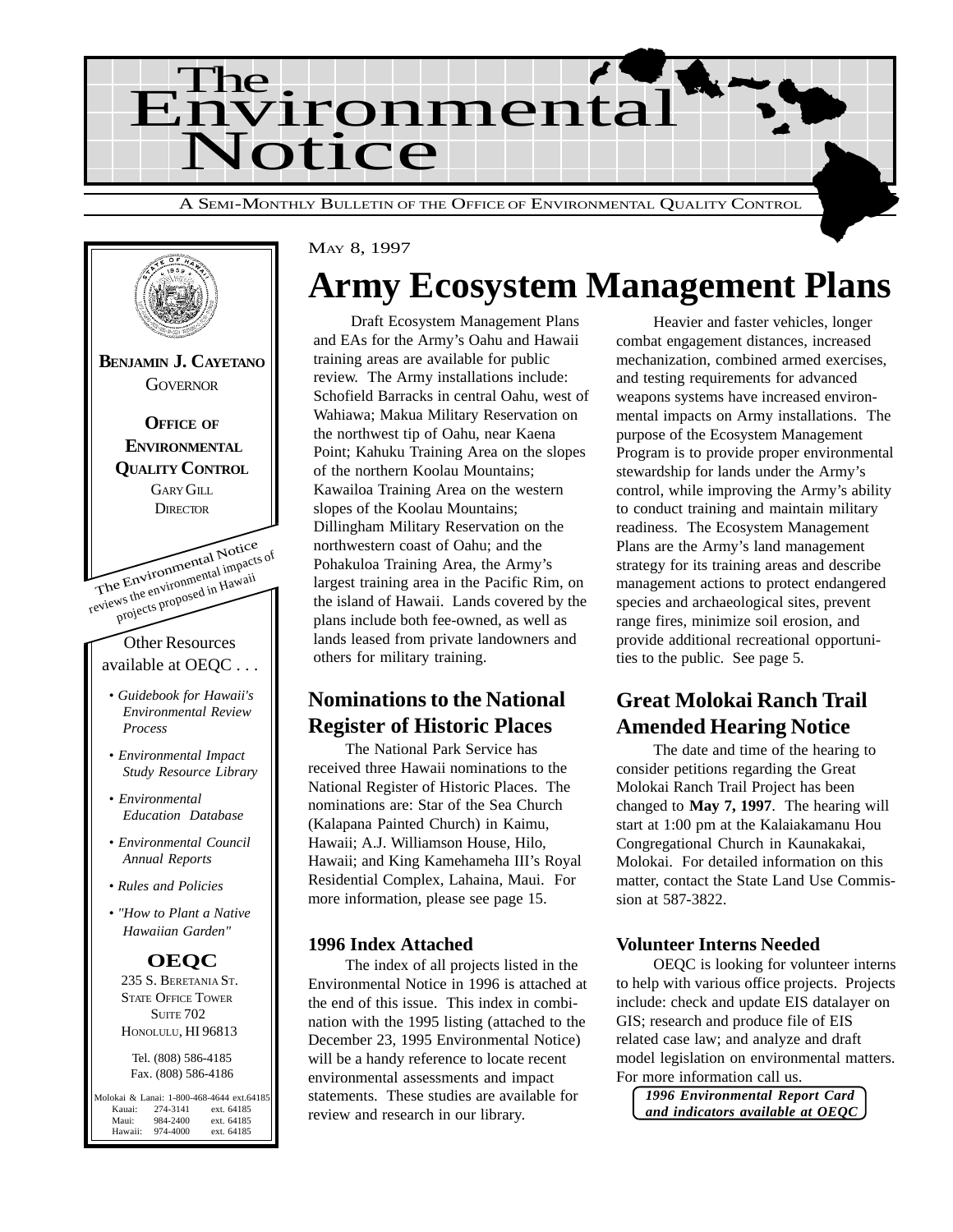# Table of Contents

MAY 8, 1997

### **1** Oahu Notices

#### **Final Environmental Assessments/ Findings of No Significant Impacts (FONSI)** [\(1\) Kang Office/Retail Building \(Special Management Area\) ...............3](#page-2-0) [\(2\) Kunia Interchange Improvements, Interstate Route H-1 .................3](#page-2-0) [\(3\) PrimeCo Telecommunications Facility at Kailua .............................4](#page-3-0) [\(4\) Waipahu Wells IV .........................................................................4](#page-3-0) **National Environmental Policy Act (NEPA)** [\(5\) Ecosystem Management Plans and Environmental](#page-4-0) Assessments for Army Training Areas and Ranges ..................... 5

| ASSESSMENTS for AIMITY Training Areas and Ranges            |  |
|-------------------------------------------------------------|--|
| (6) Fort DeRussy Demolition of Maluhia Hall, Building 275 5 |  |
|                                                             |  |

#### **Previously Published Projects Pending Public Comments**

#### 3 **Maui Notices**

#### **Draft Environmental Assessments** [\(1\) Waikapu Mauka Exploratory Well](#page-6-0)

| <b>Previously Published Projects Pending Public Comments</b> |  |
|--------------------------------------------------------------|--|
|                                                              |  |
|                                                              |  |
| Final Environmental Impact Statements Pending Acceptance  8  |  |

#### 6 **Hawaii Notices**

| <b>Draft Environmental Assessments</b>                       |
|--------------------------------------------------------------|
| <b>Final Environmental Assessments/</b>                      |
| <b>Findings of No Significant Impacts (FONSI)</b>            |
|                                                              |
| <b>National Environmental Policy Act (NEPA)</b>              |
| (3) Ecosystem Management Plans and Environmental             |
|                                                              |
| <b>Previously Published Projects Pending Public Comments</b> |
|                                                              |
| Final Environmental Impact Statements Pending Acceptance  10 |

#### 7 **Kauai Notices**

#### **Final Environmental Assessments/ Findings of No Significant Impacts (FONSI)**

| munics of the biginneant impacts (FOTWI)                        |  |
|-----------------------------------------------------------------|--|
| (1) Hanamaulu and Lihue Water Development Projects, Phase I  11 |  |
| (2) Kauai Set Aside State Land for Passive Park Use             |  |
|                                                                 |  |
|                                                                 |  |
|                                                                 |  |

#### **Previously Published Projects Pending Public Comments**

#### **[Shoreline Notices](#page-12-0)**

#### **Pollution Control Permits**

#### **Federal Notices**

| Three Nominations to the National Register of Historic Places 15 |  |
|------------------------------------------------------------------|--|
|                                                                  |  |
|                                                                  |  |

#### **Environmental Notice Index**

|--|

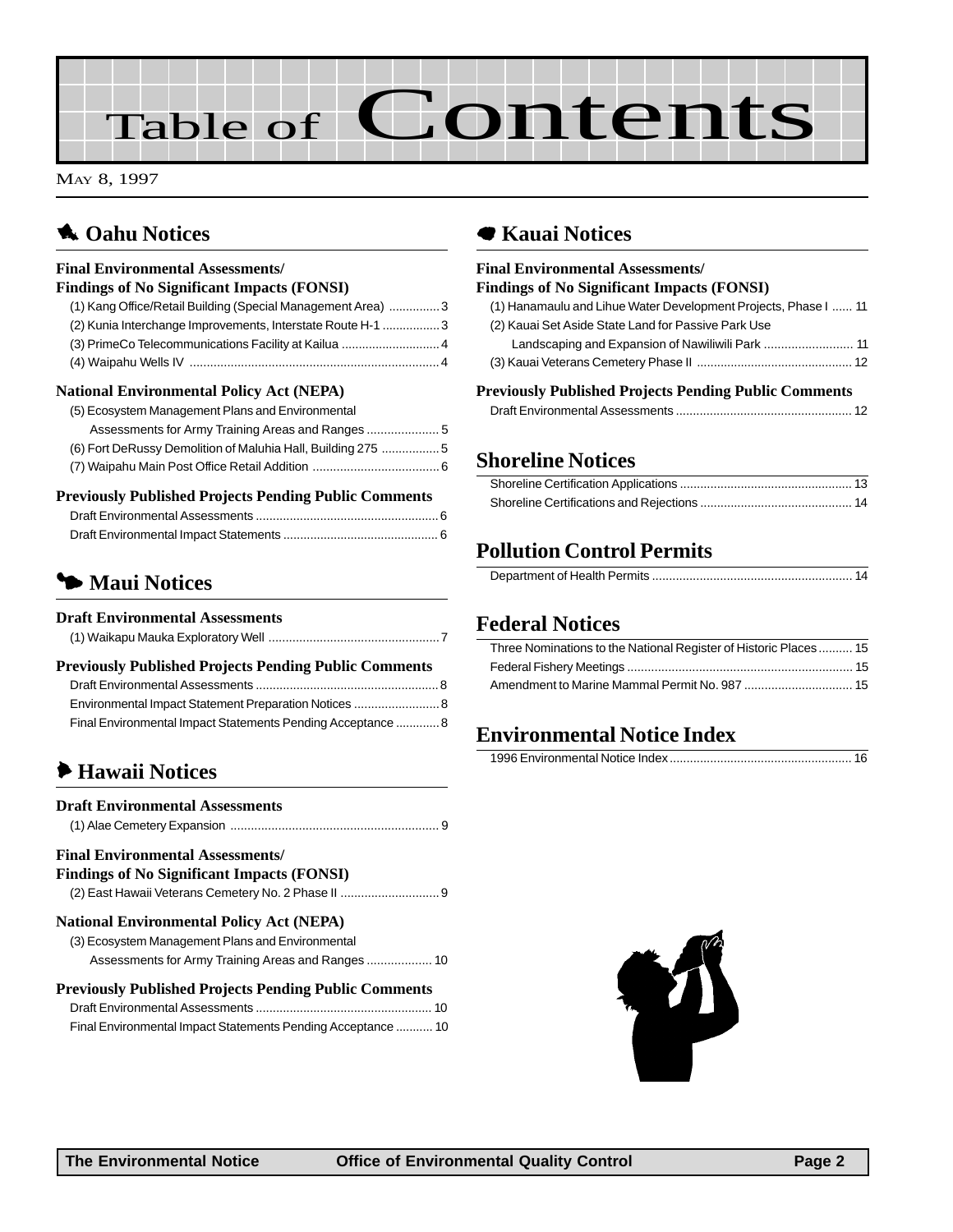<span id="page-2-0"></span>MAY 8, 1997 **Oahu Notices Final Environmental Assessments/ Findings of No Significant Impacts (FONSI)** 1 **(1) Kang Office/Retail Building (Special Management Area) District**: Waianae **5 1 2 3 4 6 7**

| TMK:                    | $8 - 7 - 23:57$                        |                         | שיי                                    |
|-------------------------|----------------------------------------|-------------------------|----------------------------------------|
| Applicant:              | Ronald Kang (668-2722)                 |                         |                                        |
|                         | 87-2070 Farrington Highway             |                         |                                        |
|                         | Waianae, Hawaii 96792                  | Applicant:              | Department of Transportation, Highways |
| Accepting               |                                        |                         | Division                               |
| <b>Authority:</b>       | City and County of Honolulu            |                         | 869 Punchbowl Street                   |
|                         | Department of Land Utilization         |                         | Honolulu, Hawaii 96813                 |
|                         | 650 South King Street, 7th Floor       |                         | Contact: Julius Fronda (587-2246)      |
|                         | Honolulu, Hawaii 96813                 | Accepting               |                                        |
|                         | Contact: Dana Teramoto (523-4648)      | <b>Authority:</b>       | Department of Transportation, Highways |
| <b>Consultant:</b>      | Paul Yamada (395-2549)                 |                         | Division                               |
|                         | 223 Nomilo Place                       |                         | 869 Punchbowl Street                   |
|                         | Honolulu, Hawaii 96825                 |                         | Honolulu, Hawaii 96813                 |
| <b>Public Challenge</b> |                                        |                         | Contact: Julius Fronda (587-2246)      |
| <b>Deadline:</b>        | June 9, 1997                           | <b>Public Challenge</b> |                                        |
| Status:                 | FEA/FONSI issued, project may proceed. | <b>Deadline:</b>        | June 9, 1997                           |
|                         |                                        | Status:                 | FEA/FONSI issued, project may proceed. |
|                         |                                        |                         |                                        |

The applicant, Ronald K.C. Kang, proposes to construct a two-story concrete masonry unit office/retail building. The building will contain approximately 4,426 square feet of floor area. A parking lot for 24 vehicles will be provided. Landscape plants will be placed along the side and front property lines of the property. The project is located at 87-710 Farrington Highway, Waianae, Oahu.



#### **(2) Kunia Interchange Improvements, Interstate Route H-1**

| District: | Ewa                                |
|-----------|------------------------------------|
| TMK:      | $9-1-18$ ; $9-2-01$ ; and $9-4-02$ |

The State of Hawaii, Department of Transportation is proposing to modify Kunia Interchange to alleviate traffic congestion during the morning and afternoon peak hours. The proposed project will increase the vehicle carrying capacity of the facility by improving access from H-1 westbound to Fort Weaver Road southbound and from Fort Weaver Road northbound to H-1 eastbound.

The scope of work consists of widening the H-1 eastbound on-ramp to provide an additional lane. A longer and wider off-ramp will be constructed to replace the existing loop off-ramp from H-1 westbound to Fort Weaver Road southbound. Also, Kunia Road/Fort Weaver Road under the H-1 overpass will be widened to provide an additional southbound lane.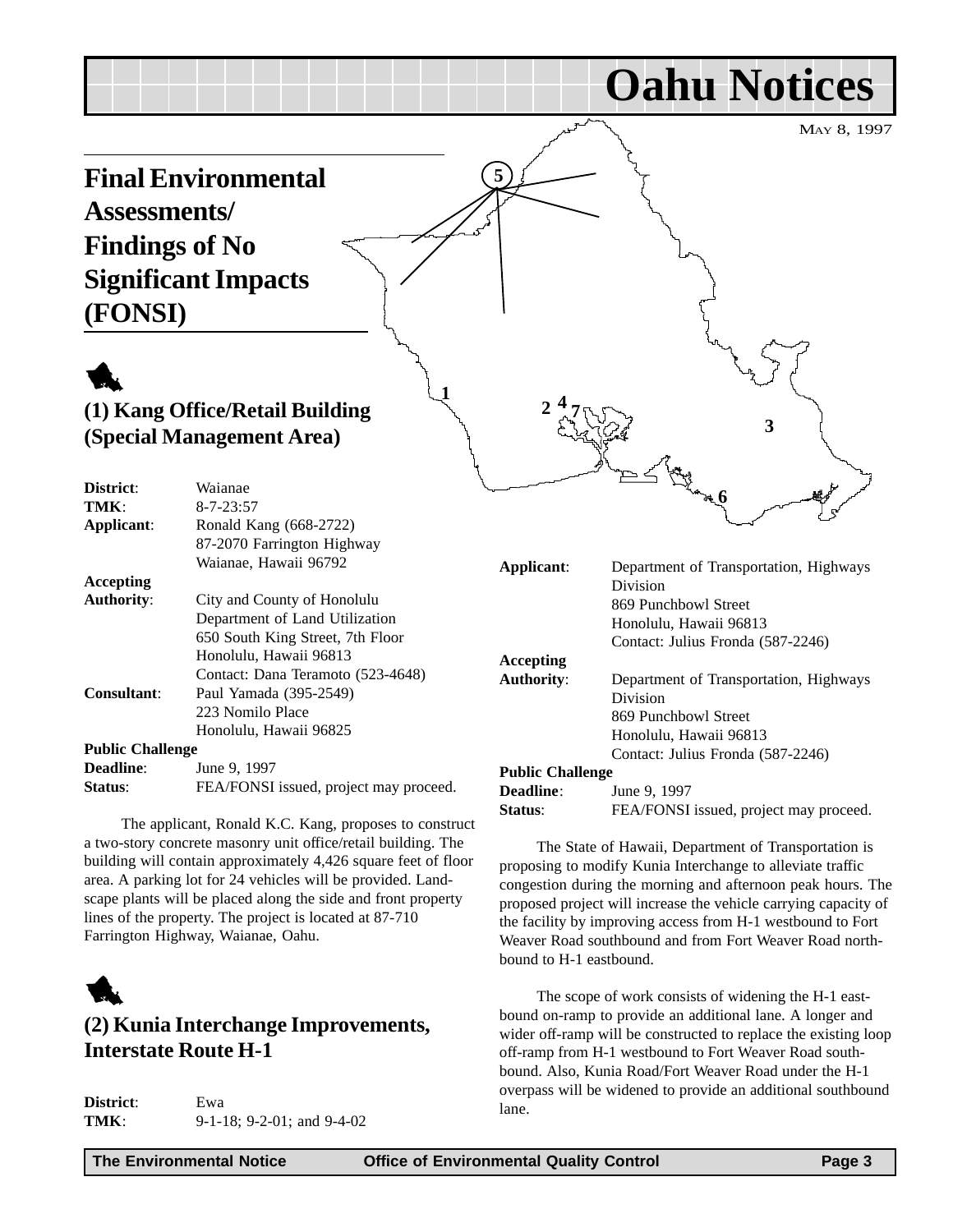# <span id="page-3-0"></span>**Oahu Notices**

MAY 8, 1997

The construction of the project is scheduled to begin in late 1997 and will take approximately 2 years to complete. The estimated cost of this project is \$25 million and about 90 percent of the costs will be borne by the Federal government.



#### **(3) PrimeCo Telecommunications Facility at Kailua**

| District:               | Koolaupoko                               |  |
|-------------------------|------------------------------------------|--|
| TMK                     | $4 - 5 - 35$ : por. 5                    |  |
| Applicant:              | PrimeCo Personal Communications          |  |
|                         | 1132 Bishop Street, Suite 1105           |  |
|                         | Honolulu, Hawaii 96813                   |  |
|                         | Contact: Ted Tsagris (566-9400)          |  |
| Accepting               |                                          |  |
| <b>Authority:</b>       | Department of Land and Natural Resources |  |
|                         | Land Division                            |  |
|                         | 1151 Punchbowl Street, Room 220          |  |
|                         | Honolulu, Hawaii 96813                   |  |
|                         | Contact: Lauren Tanaka (587-0385)        |  |
| <b>Public Challenge</b> |                                          |  |
| <b>Deadline:</b>        | June 9, 1997                             |  |
|                         |                                          |  |

**Status:** FEA/FONSI issued, project may proceed. PrimeCo is proposing the construction of a new

personal communications services (PCS) antenna facility near the south corner of the intersection of Kamehameha, Pali, and Kalanianaole Highways in Kailua, Oahu.

The installation of an eighty foot high antenna pole mounted at the top with nine directional antennae, each antenna approximately 7.4 inches deep by 8.4 inches wide by 4 feet 3 inches high, is proposed. An equipment shelter, 10 feet wide by 15 feet long by 12 feet 6 inches high will be built next to the pole on a concrete slab foundation. The area to be developed is 600 square feet of a 33,700 square foot parcel which will be leased from the Alice and James Castle Trust.



| District:                         | Ewa                                    |  |
|-----------------------------------|----------------------------------------|--|
| TMK:                              | $9 - 4 - 07:42$                        |  |
| Applicant:                        | City and County of Honolulu            |  |
|                                   | Board of Water Supply                  |  |
|                                   | 630 South Beretania Street             |  |
|                                   | Honolulu, Hawaii 96843                 |  |
|                                   | Contact: Barry Usagawa (527-5235)      |  |
| <b>Approving Agency/Accepting</b> |                                        |  |
| <b>Authority:</b>                 | City and County of Honolulu            |  |
|                                   | Board of Water Supply                  |  |
|                                   | 630 South Beretania Street             |  |
|                                   | Honolulu, Hawaii 96843                 |  |
|                                   | Contact: Barry Usagawa (527-5235)      |  |
| <b>Consultant:</b>                | George Yuen & Associates               |  |
|                                   | 100 North Beretania Street, Suite 303  |  |
|                                   | Honolulu, Hawaii 96817                 |  |
|                                   | Contact: George Yuen (536-0081)        |  |
| <b>Public Challenge</b>           |                                        |  |
| <b>Deadline:</b>                  | June 9, 1997                           |  |
| Status:                           | FEA/FONSI issued, project may proceed. |  |

The City and County of Honolulu Board of Water Supply (BWS) proposes to drill, case and pump test four exploratory potable water wells located in the Waipahu area. Two sites were evaluated and the site owned by the City and County of Honolulu (TMK: 9-4-02:05) was selected. The hydrologic conditions at the city site should be adequate for potential source development. The other site is within TMK: 9-4-07:42 but was dismissed due to land acquisition constraints.

The overall diameter of each well will be 18 inches with a 14-inch casing and a 2-inch grout-filled annulus. The total depth of each well will be approximately 280 feet with a casing length of about 180 feet, leaving an uncased bore of about 100 feet in depth. The well station is anticipated to yield about 3.0 million gallons of potable water per day for distribution to the Waipahu, Ewa and Honolulu areas. Standard test pumping protocol and monitoring procedures will be followed to evaluate hydro-geological conditions. Best management practices will be implemented during the test pumping of the exploratory wells to minimize potential pollution of receiving waters.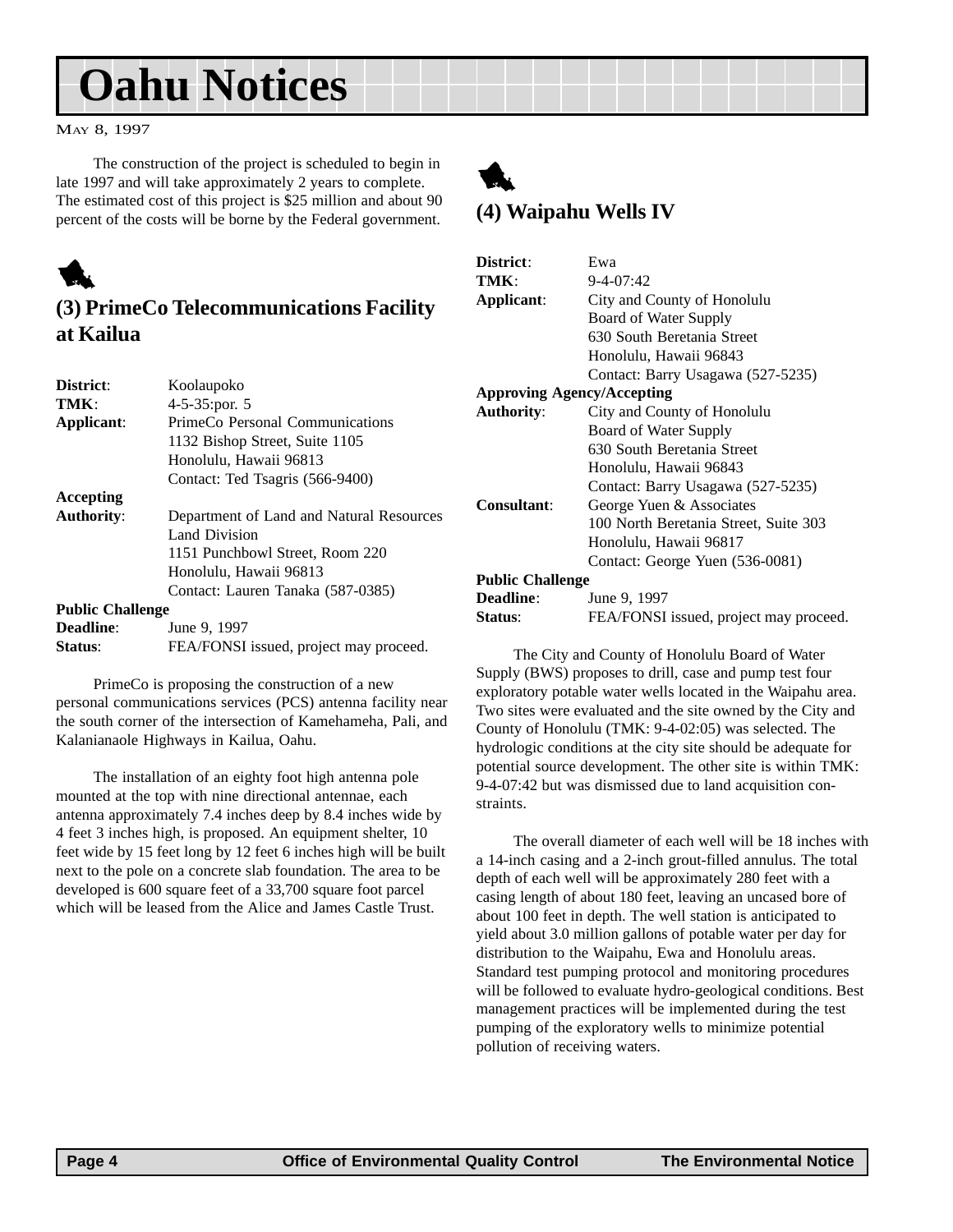# **Oahu Notices**

MAY 8, 1997

### <span id="page-4-0"></span>**National Environmental Policy Act (NEPA)**

# 1

#### **(5) Ecosystem Management Plans and Environmental Assessments for Army Training Areas and Ranges**

| District:          | Various                               |
|--------------------|---------------------------------------|
| TMK:               | Various                               |
| Applicant:         | Directorate of Public Works           |
|                    | U.S. Army Garrison, Hawaii            |
|                    | Schofield Barracks, Hawaii 96857-5000 |
|                    | Contact: Alvin Char (656-2878 x 1062) |
| <b>Consultant:</b> | R.M. Towill Corporation               |
|                    | 420 Waiakamilo Road                   |
|                    | Honolulu, Hawaii 96819                |
|                    | Contact: Chester Koga                 |

In 1995, the Army announced that it was developing 5 year Ecosystem Management Plans (EMPs) for all of its training areas in the State of Hawaii. The period covered by the plan is from FY 1997 through FY 2001. Army installations include: Schofield Barracks, Makua Military Reservation, Kahuku Training Area, Kawailoa Training Area, and Dillingham Military Reservation, all on the island of Oahu, and the Pohakuloa Training Area on the island of Hawaii. Lands covered by the plans include both fee-owned, as well as lands leased from private landowners and others for military training. The draft plans, and accompanying environmental assessments, are now available for public review.

The Army views its training lands as valuable resources that require conservation in order for the Army to sustain its military training mission. The plans are essentially the Army's land management strategy for its training areas and describe management actions to protect endangered species and archaeological sites, prevent range fires, minimize soil erosion, and provide additional recreational opportunities to the public. The purpose of the Ecosystem Management Program is to provide proper environmental stewardship for lands under the Army's control and minimize conflicts with environmental laws and regulations.

The public comment period for the draft EMPs and accompanying environmental assessments (EAs) is from May 8 - June 8, 1997. These documents, as well as supporting

technical plans, are available at the following locations:

Public Libraries on Oahu (Main Branch, Wahiawa, Waialua, Kahuku, and Waianae) and the Big Island (Hilo, Kailua-Kona, and Kamuela).

Office of Environmental Quality Control, State of Hawaii.

Directorate of Public Works, U.S. Army Garrison, Hawaii, Building 105, Wheeler Army Airfield.

Please send all comments to the Environmental Division, Directorate of Public Works, U.S. Army Garrison, Hawaii Schofield Barracks, HI 96857-5000 with a copy to OEQC. For additional information, please call Mr. Alvin Char, Environmental Division at (808) 656-2878, ext. 1062.



#### **(6) Fort DeRussy Demolition of Maluhia Hall, Building 275**

| District:             | Honolulu                                  |
|-----------------------|-------------------------------------------|
| Applicant:            | Directorate of Public Works               |
|                       | U.S. Army Garrison, Hawaii                |
|                       | Schofield Barracks, Hawaii 96857-5000     |
|                       | Contact: Peter Yuh, Jr. (656-2878 x 1051) |
| <b>Public Comment</b> |                                           |
|                       |                                           |

**Deadline**: June 9, 1997

The United States Army Garrison, Hawaii (USAG-HI) is proposing to demolish Maluhia Hall, Building 275, at Fort DeRussy, Oahu, Hawaii. The building encompasses 26,047 square feet and currently houses the office of the installation NCOIC. It is over 50 years old and requires major renovations to allow the facility to be usable. Additionally, there is no proposed long-term use projected for Maluhia Hall and no potential using activity has expressed a need for the facility. Demolition of Maluhia Hall is proposed for FY 97. After demolition is complete the area will be landscaped and developed into a much needed passive outdoor recreation facility.

Upon completion of this Environmental Assessment (EA), it has been determined that the proposed demolition of Maluhia Hall (Building 275) at Fort DeRussy would not have any unmitigable, significant adverse impacts on the environment. There will be an adverse effect on historic property; however, it will be mitigated through the implementation of the stipulations contained in the memorandum of understand-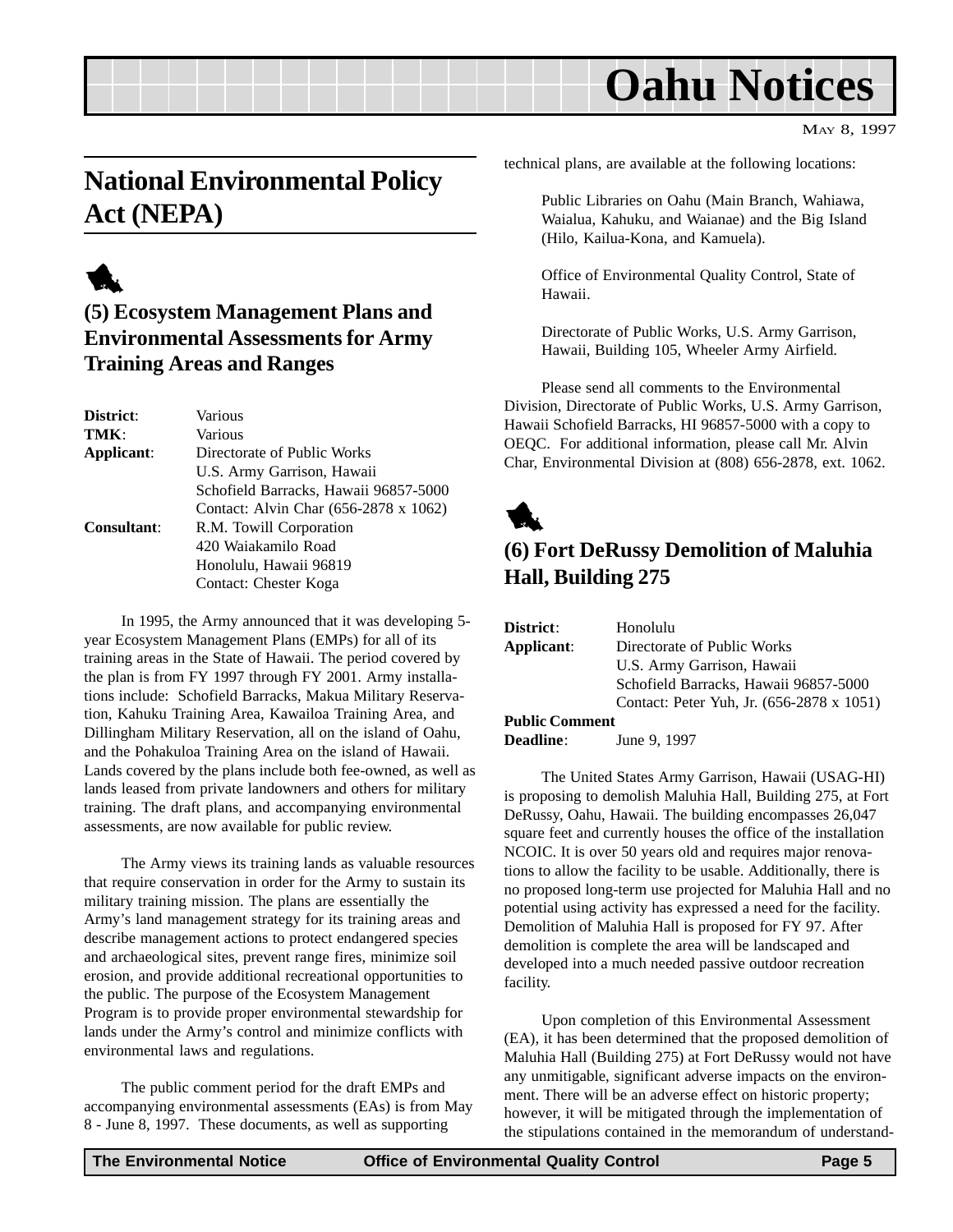# <span id="page-5-0"></span>**Oahu Notices**

#### MAY 8, 1997

ing between the U.S. Army and the State Historic Preservation Officer, State of Hawaii Department of Land and Natural Resources. The project does not constitute a major Federal action having significant effects on the quality of the human environment, and therefore, does not require the completion of an Environmental Impact Statement, as defined by AR 200-2.

The comment deadline for this Finding of No Significant Impact is June 9, 1997. Please send comments to: PETER YUH, JR., Environmental Division, Directorate of Public Works, United States Army Garrison, Hawaii Schofield Barrack, HI 96857-5000.



#### **(7) Waipahu Main Post Office Retail Addition**

| District:                         | Ewa                                   |  |
|-----------------------------------|---------------------------------------|--|
| TMK:                              | $9 - 4 - 47:31$                       |  |
| Applicant:                        | U.S. Postal Service                   |  |
|                                   | <b>Facilities Service Office</b>      |  |
|                                   | 395 Oyster Point Boulevard            |  |
|                                   | San Francisco, CA 94099-0300          |  |
|                                   | Contact: Kayode Kadara (415-794-6156) |  |
| <b>Approving Agency/Accepting</b> |                                       |  |
| <b>Authority:</b>                 | U.S. Postal Service                   |  |
|                                   | <b>Facilities Service Office</b>      |  |
|                                   | 395 Oyster Point Boulevard            |  |
|                                   | San Francisco, CA 94099-0300          |  |
|                                   | Contact: Kayode Kadara (415-794-6156) |  |
| <b>Consultant:</b>                | <b>Belt Collins Hawaii</b>            |  |
|                                   | 680 Ala Moana Boulevard, First Floor  |  |
|                                   | Honolulu, Hawaii 96813                |  |
|                                   | Contact: Jane Dewell (521-5361)       |  |
|                                   |                                       |  |

Pursuant to the National Environmental Policy Act, the U.S. Postal Service announces its intent to prepare a Supplemental Environmental Assessment (EA) for proposed addition of retail services to the new Waipahu Main Post Office, Waipahu, Hawaii. The new Main Post Office is currently under construction, and the initial EA for construction of this facility was completed in July 1991. A Post Office/Retail Store is proposed to be added to the interior of the new building.

The Supplemental EA will assess impacts of adding Post Office/Retail Services to the new Waipahu Main Post Office, and possible effects on the existing Waipahu Post

Office. Environmental issues to be addressed will include effects on traffic, air quality, infrastructure (including postal delivery services), and businesses. Direct, indirect, and cumulative impacts will be analyzed, and mitigation measures will be developed as required.

A Notice of Availability (NOA) will be published to inform interested agencies, individuals, and organizations of means to obtain copies of the Final Supplemental EA.

### **Previously Published Projects Pending Public Comments**

#### **Draft Environmental Assessments**

#### **1** Takao Office Building

| Applicant:                        | Takao Building Development Company, |  |
|-----------------------------------|-------------------------------------|--|
|                                   | Ltd.                                |  |
|                                   | 2571 Lemon Road                     |  |
|                                   | Honolulu, Hawaii 96815              |  |
|                                   | Contact: Masaoki Nishino (924-1024) |  |
| <b>Approving Agency/Accepting</b> |                                     |  |
| <b>Authority:</b>                 | City and County of Honolulu         |  |
|                                   | Department of Land Utilization      |  |
|                                   | 650 South King Street, 7th Floor    |  |
|                                   | Honolulu, Hawaii 96813              |  |
|                                   | Contact: Dana Teramoto (523-4648)   |  |
| <b>Public Comment</b>             |                                     |  |
| Deadline:                         | May 23, 1997                        |  |
|                                   |                                     |  |

#### **Draft Environmental Impact Statements**

#### **1** Aiea Sugar Mill Project

**Applicant**: Crazy Shirts, Inc. 99-969 Iwaena Street Aiea, Hawaii 96701 Contact: Dennis Taylor (487-9919) **Approving Agency/Accepting Authority**: City and County of Honolulu Planning Department 650 South King Street Honolulu, Hawaii 96813 Contact: Tim Hata (527-6070) **Public Comment Deadline**: May 23, 1997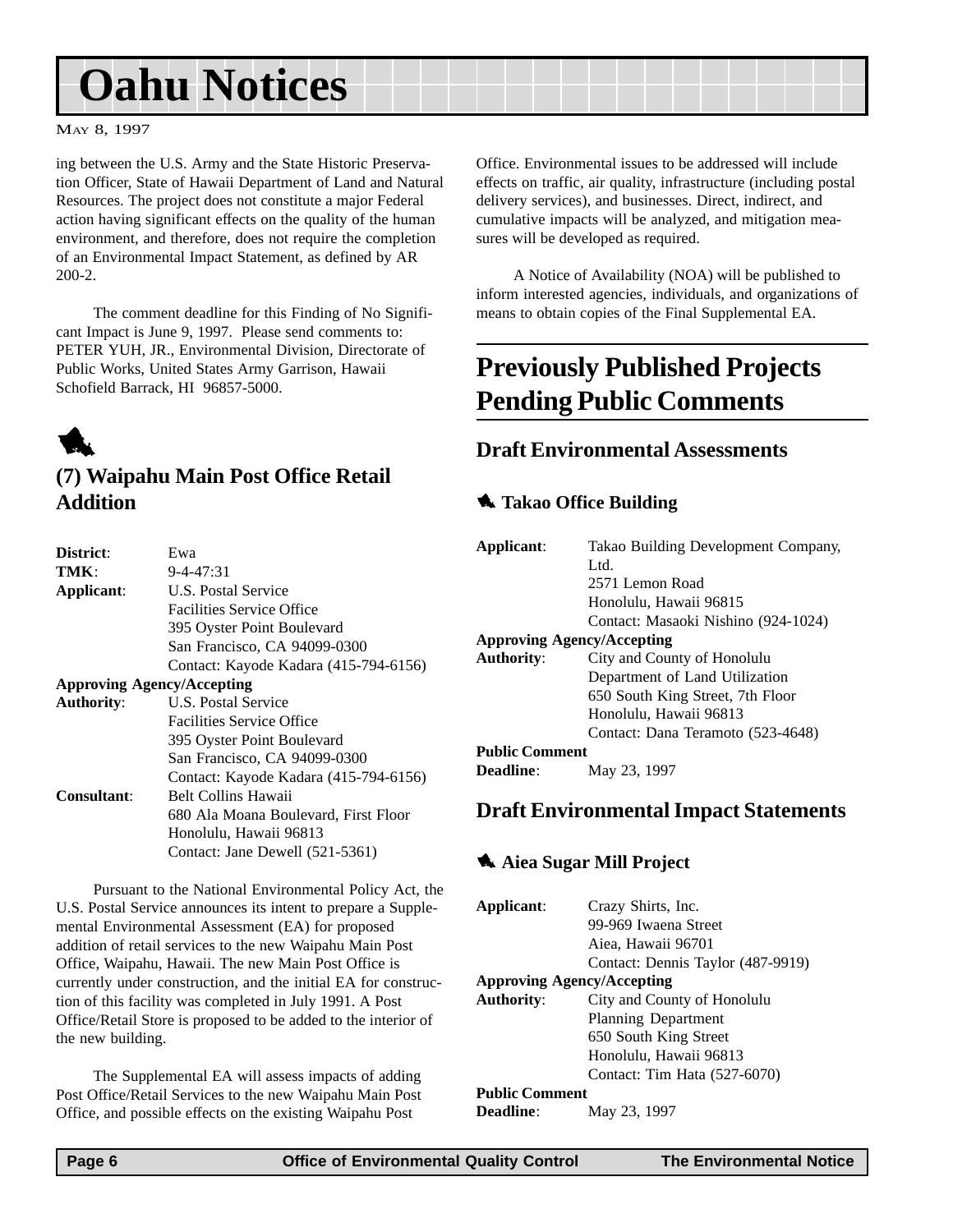# **Maui Notices**

MAY 8, 1997

<span id="page-6-0"></span>

Contact: Valerie Suzuki (944-1821) **Public Comment Deadline:** June 9, 1997 **Status**: DEA First Notice pending public comment. Address comments to the applicant with

copies to the consultant and OEQC.

The existing County of Maui owned Mokuhau Wells, Waihee Wells and Waiehu Heights Wells situated within the Iao Basal Aquifer on the island of Maui have shown an increase in salinity due to localized upconing of salt water caused by the high pumping rate. To alleviate this problem, new deep well sources are desired so that pumpage can be evenly distributed and pumping of the Mokuhau Wells can be permanently reduced. Accordingly, the County of Maui, Department of Water Supply proposes to drill and test an exploratory well called Waikapu Mauka Exploratory Well to determine the feasibility of developing a new groundwater source within the Iao Aquifer. Based on preliminary investigations, the basic scope of work includes the following:

at a site located at the upper (mauka) edge of an active pineapple field, approximately 1,000 feet south of Waiko Road. The site is owned by Wailuku Agribusiness Co., Inc., a subsidiary of C. Brewer Company.

2. Install approximately 820 feet of 18-inch I.D. steel casing (bottom 80 feet perforated). Grouting the annular space surrounding the casing from ground surface to a depth of approximately 700 feet.

3. Pump test the aquifer from a range of 500 to 1400 gallons per minute.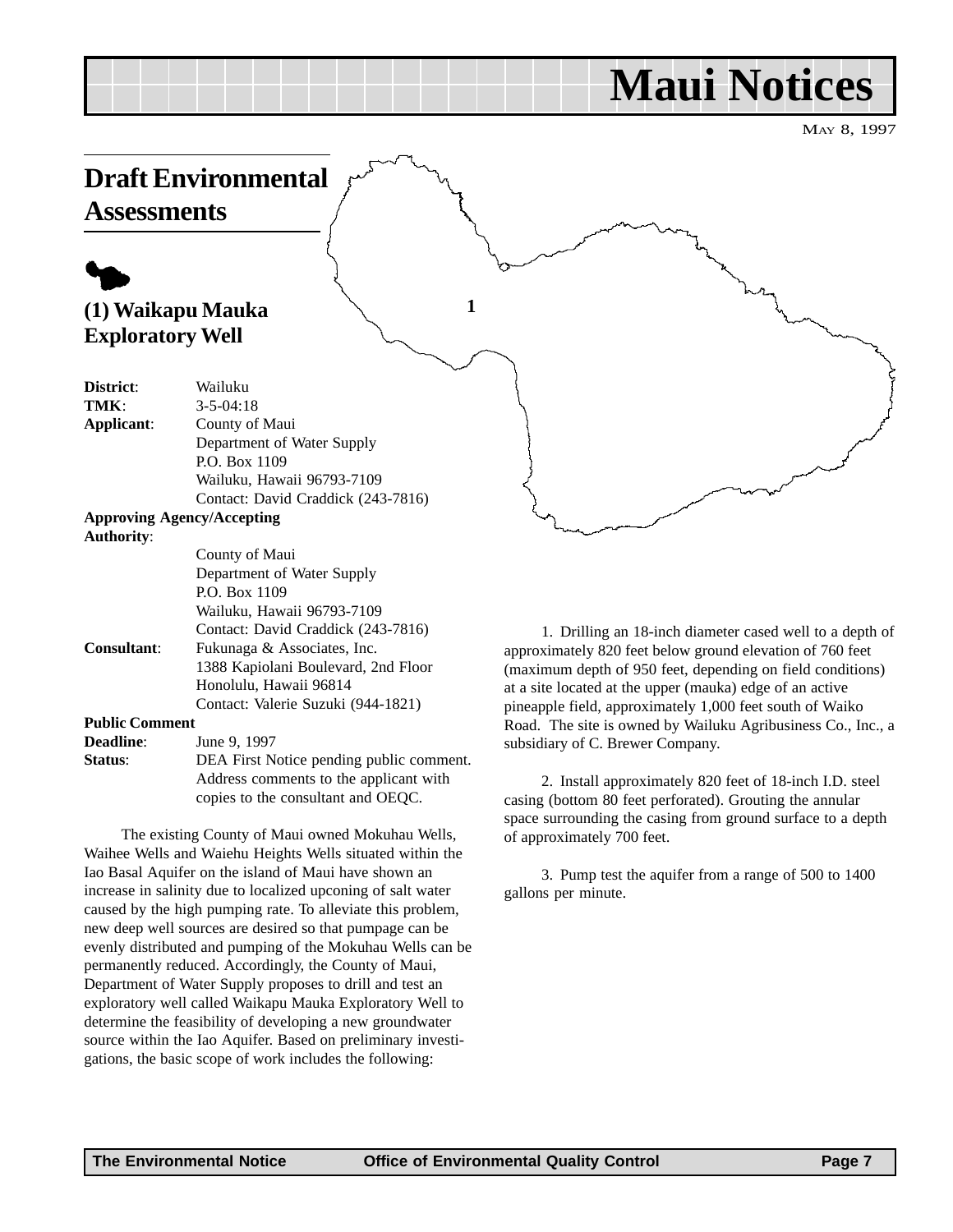# <span id="page-7-0"></span>**Maui Notices**

MAY 8, 1997

### **Previously Published Projects Pending Public Comments**

#### **Draft Environmental Assessments**

3 **Kahului Harbor Storage Yard Paving & Utility Improvements (Job H.C. 3280) and Barge Terminal Improvements (Job H.C. 3281)**

**Applicant**: Department of Transportation, Harbors Division 79 South Nimitz Highway Honolulu, Hawaii 96813 Contact: Fred Pascua (587-1958) **Approving Agency/Accepting Authority**: Same as above. **Public Comment Deadline**: May 23, 1997

#### 3 **North Waihee Exploratory Wells (Kupaa Well No. 1 and Kanoa Well No. 1)**

**Applicant**: County of Maui Department of Water Supply 200 South High Street Wailuku, Hawaii 96793 Contact: David Craddick (243-7816) **Approving Agency/Accepting Authority**: Same as above. **Public Comment Deadline**: May 23, 1997

#### 3 **Westin Maui Villa Terrace and Buffet Improvements**

| Applicant:        | Westin Maui Hotel                     |
|-------------------|---------------------------------------|
|                   | 2365 Kaanapali Parkway                |
|                   | Lahaina, Hawaii 96761                 |
|                   | Contact: James Jebbia (667-2525)      |
|                   | <b>Approving Agency/Accepting</b>     |
| <b>Authority:</b> | County of Maui                        |
|                   | Maui Planning Department for the Maui |
|                   | Planning Commission                   |
|                   | 250 South High Street                 |
|                   | Wailuku, Hawaii 96793                 |
|                   | Contact: Colleen Suyama (243-7735)    |

**Public Comment Deadline**: May 23, 1997

#### **Environmental Impact Statement Preparation Notices**

#### 3 **East Maui Water Development Plan, Phase I (Supplemental EISPN)**

**Applicant**: County of Maui, Department of Water Supply P.O. Box 1109 Wailuku, Hawaii 96793-7109 Contact: David Craddick (243-7816) **Approving Agency/Accepting Authority**: Same as above. **Public Comment Deadline**: May 23, 1997

#### **Final Environmental Impact Statements Pending Acceptance**

#### $\blacktriangleright$  **Maui Upcountry Watershed Project**

| Applicant:                        | Department of Agriculture                   |
|-----------------------------------|---------------------------------------------|
|                                   | P.O. Box 22159                              |
|                                   | Honolulu, Hawaii 96823-2159                 |
|                                   | Contact: Paul Matsuo (973-9473)             |
| <b>Approving Agency/Accepting</b> |                                             |
| <b>Authority:</b>                 | Governor, State of Hawaii                   |
|                                   | c/o Office of Environmental Quality Control |
|                                   | 235 South Beretania Street, Suite 702       |
|                                   | Honolulu, Hawaii 96813                      |
| Status:                           | FEIS currently being reviewed by the Office |
|                                   | of Environmental Quality Control.           |
|                                   |                                             |

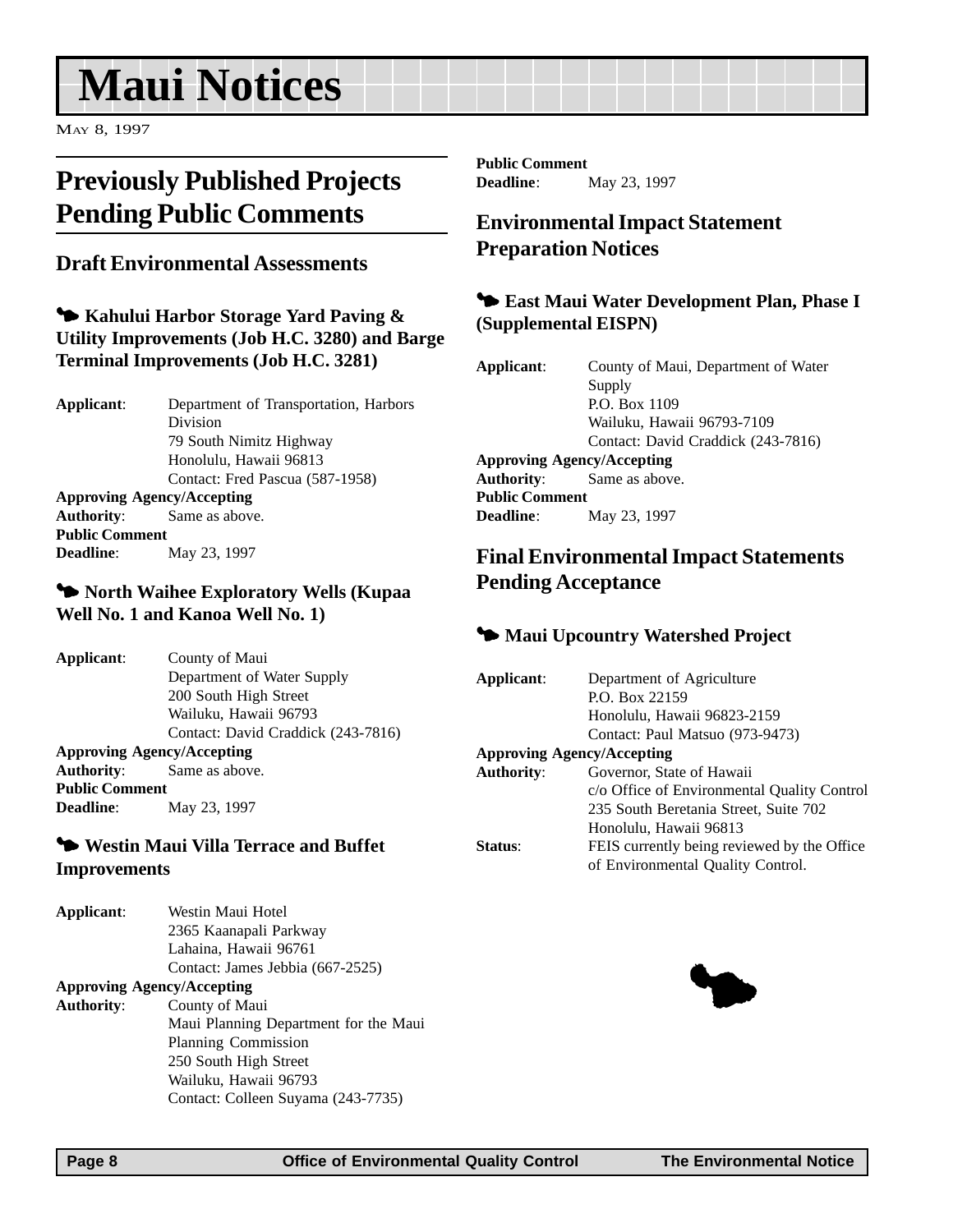# **Hawaii Notices**

MAY 8, 1997

### <span id="page-8-0"></span>**Draft Environmental Assessments**

### $\blacktriangleright$ **(1) Alae Cemetery Expansion**

| District:                         | South Hilo                               |
|-----------------------------------|------------------------------------------|
| TMK:                              | $2-6-12:18$ (por.)                       |
| Applicant:                        | County of Hawaii                         |
|                                   | Parks and Recreation Department          |
|                                   | 25 Aupuni Street                         |
|                                   | Hilo, Hawaii 96720                       |
|                                   | Contact: Glen Miyao (961-8311)           |
| <b>Approving Agency/Accepting</b> |                                          |
| <b>Authority:</b>                 | County of Hawaii                         |
|                                   | Parks and Recreation Department          |
|                                   | 25 Aupuni Street                         |
|                                   | Hilo, Hawaii 96720                       |
|                                   | Contact: Glen Miyao (961-8311)           |
| <b>Consultant:</b>                | Ron Terry, Ph.D. (982-5831)              |
|                                   | <b>HCR 9575</b>                          |
|                                   | Keaau, Hawaii 96749                      |
| <b>Public Comment</b>             |                                          |
| <b>Deadline:</b>                  | June 9, 1997                             |
| Status:                           | DEA First Notice pending public comment. |
|                                   |                                          |

Address comments to the applicant with copies to the consultant and OEQC.

The County Department of Parks and Recreation plans to expand Alae Cemetery near Hilo by acquiring an approximately 13.5-acre portion of an adjacent parcel from owner Kamehameha Schools/Bishop Estate. The existing 17.8 acre cemetery, containing approximately 9,200 plots, is operated and maintained by P&R. Cemetery expansion is necessary in order to meet the demand for approximately 125 burials and an equal number of reservations every year. The area is expected to accommodate about 500 plots per acre, or ultimately as many as 5-6,000 new plots, assuming about 10- 12 acres of usable space within the 13.5 acres. The actual expansion would take place incrementally over a period of several decades, in step with demand for new plots. The property would be grubbed, graded, grassed, and provided with water service. Construction of an interior roadway system will be required to service the new property. Eventually, the existing circulation within the cemetery is planned to be modified to better serve existing and future traffic. Also included in long-term plans for the cemetery is a pavilion in



the upper area similar to the existing pavilion. Alae Cemetery is located on gently sloping, north-facing land just mauka of State Highway 19, 1.7 miles north of Hilo. The land is completely covered in regrowth sugar cane, except in the gulch which forms the southern boundary, where the cover is alien riparian vegetation.

# **Final Environmental Assessments/Findings of No Significant Impact (FONSI)**

### $\blacktriangleright$ **(2) East Hawaii Veterans Cemetery No. 2 Phase II**

| <b>District</b> : | South Hilo                             |
|-------------------|----------------------------------------|
| TMK:              | $2-3-20$ : 2 and 8                     |
| Applicant:        | Department of Defense                  |
|                   | 3949 Diamond Head Road                 |
|                   | Honolulu, Hawaii 96816                 |
|                   | Contact: Joseph Ah New, Jr. (733-4250) |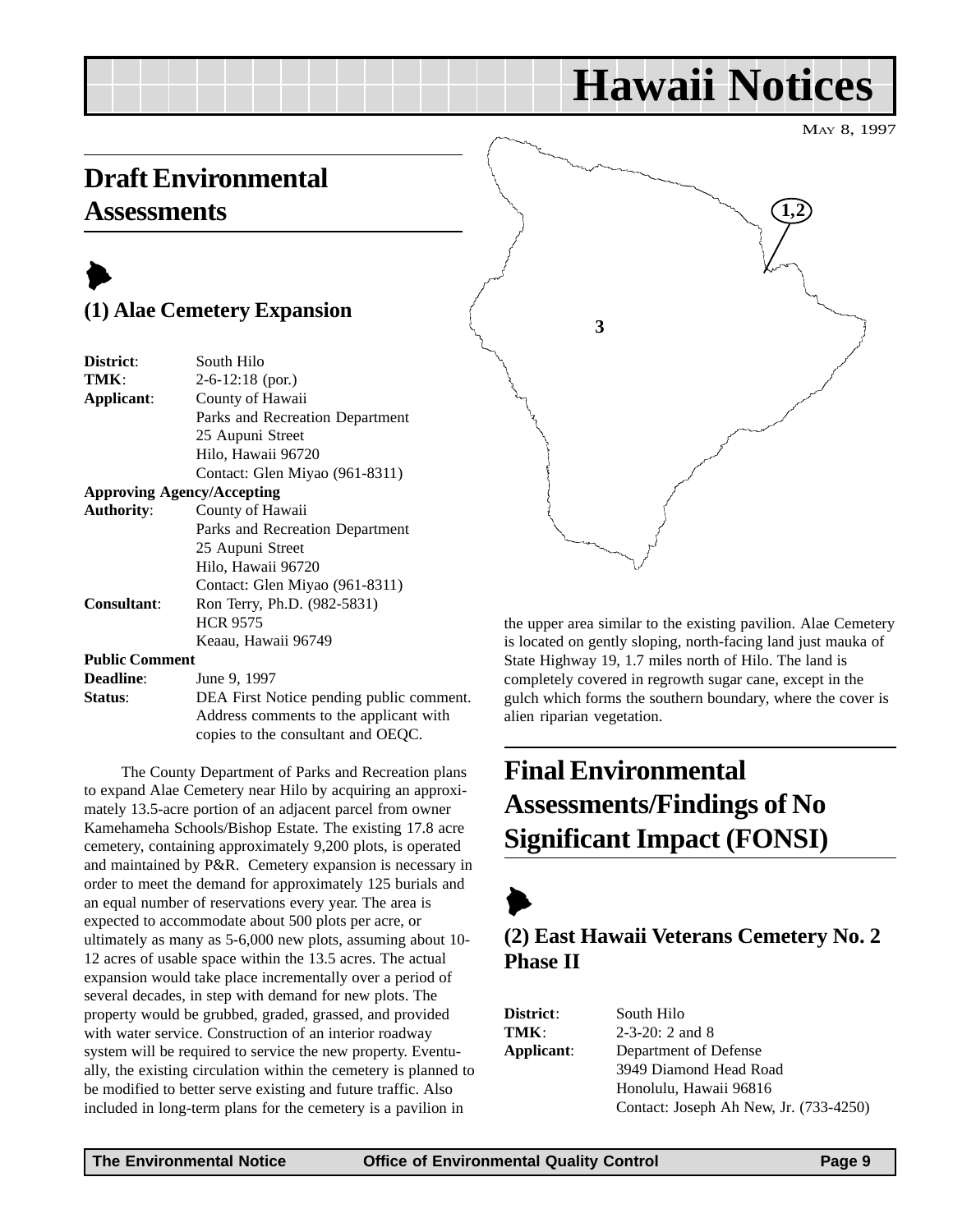# <span id="page-9-0"></span>**Hawaii Notices**

MAY 8, 1997

| Accepting               |                                            |
|-------------------------|--------------------------------------------|
| <b>Authority:</b>       | Department of Defense                      |
|                         | 3949 Diamond Head Road                     |
|                         | Honolulu, Hawaii 96816                     |
|                         | Contact: Joseph Ah New, Jr. (733-4250)     |
| <b>Consultant:</b>      | M&E Pacific, Inc.                          |
|                         | 1001 Bishop Street, Pauahi Tower Suite 500 |
|                         | Honolulu, Hawaii 96813                     |
|                         | Contact: Bruce Wade (529-7233)             |
| <b>Public Challenge</b> |                                            |
| <b>Deadline:</b>        | June 9, 1997                               |
| Status:                 | FEA/FONSI issued, project may proceed.     |

Veterans cemetery burial space on the eastern side of the island of Hawaii is insufficient to accommodate eligible veterans and their families. The State Department of Defense desires to expand the East Hawaii Veterans Cemetery No. 2 located in Hilo. Increased burial capacity will eliminate the need for veteran interment at a private facility or remotely located veterans cemeteries which results in additional time, expense and inconvenience for East Hawaii veterans and their families.

The Department of Defense proposes to acquire two vacant parcels of State-owned land. These properties are approximately 7.11 acres in size and are adjacent to the existing Cemetery No. 2. Matching federal funds will be used with the stipulation that the entire property be contiguous. The properties will be grubbed, graded, landscaped and developed. Ownership and maintenance of the newly acquired land will transfer from the State to the County of Hawaii.

### **National Environmental Policy Act (NEPA)**

### $\blacktriangleright$ **(3) Ecosystem Management Plans and Environmental Assessments for Army Training Areas and Ranges**

For more information see page xx of the Oahu Notices.

### **Previously Published Projects Pending Public Comments**

#### **Draft Environmental Assessments**

#### 6 **Onomea Arch Access Road Land Exchange**

| Applicant:                        | County of Hawaii               |  |
|-----------------------------------|--------------------------------|--|
|                                   | Department of Public Works     |  |
|                                   | 25 Aupuni Street               |  |
|                                   | Hilo, Hawaii 96720             |  |
|                                   | Contact: Galen Kuba (961-8327) |  |
| <b>Approving Agency/Accepting</b> |                                |  |
| <b>Authority:</b> Same as above.  |                                |  |
| <b>Public Comment</b>             |                                |  |
| <b>Deadline:</b>                  | May 23, 1997                   |  |
|                                   |                                |  |

#### **Final Environmental Impact Statements Pending Acceptance**

#### 6 **Hilo Judiciary Complex**

| Applicant:          | Dept. of Accounting & General Services      |  |  |  |
|---------------------|---------------------------------------------|--|--|--|
|                     | 1151 Punchbowl Street                       |  |  |  |
|                     | Honolulu, Hawaii 96813                      |  |  |  |
|                     | Contact: Ralph Yukumoto (586-0488)          |  |  |  |
|                     | <b>Approving Agency/Accepting</b>           |  |  |  |
| <b>Authority:</b>   | Governor, State of Hawaii                   |  |  |  |
|                     | c/o Office of Environmental Quality Control |  |  |  |
|                     | 235 South Beretania Street, Suite 702       |  |  |  |
|                     | Honolulu, Hawaii 96813                      |  |  |  |
| Status:             | FEIS currently being reviewed by the Office |  |  |  |
|                     | of Environmental Quality Control.           |  |  |  |
|                     |                                             |  |  |  |
| ◆ Keaau High School |                                             |  |  |  |
|                     |                                             |  |  |  |
| Applicant:          | Dept. of Accounting & General Services      |  |  |  |
|                     | 1151 Punchbowl Street                       |  |  |  |
|                     | Honolulu, Hawaii 96813                      |  |  |  |
|                     | Contact: Brian Isa (586-0484)               |  |  |  |
|                     | <b>Approving Agency/Accepting</b>           |  |  |  |
| <b>Authority:</b>   | Governor, State of Hawaii                   |  |  |  |
|                     | c/o Office of Environmental Quality Control |  |  |  |
|                     | 235 South Beretania Street, Suite 702       |  |  |  |
|                     | Honolulu, Hawaii 96813                      |  |  |  |
| <b>Status:</b>      | FEIS currently being reviewed by OEQC.      |  |  |  |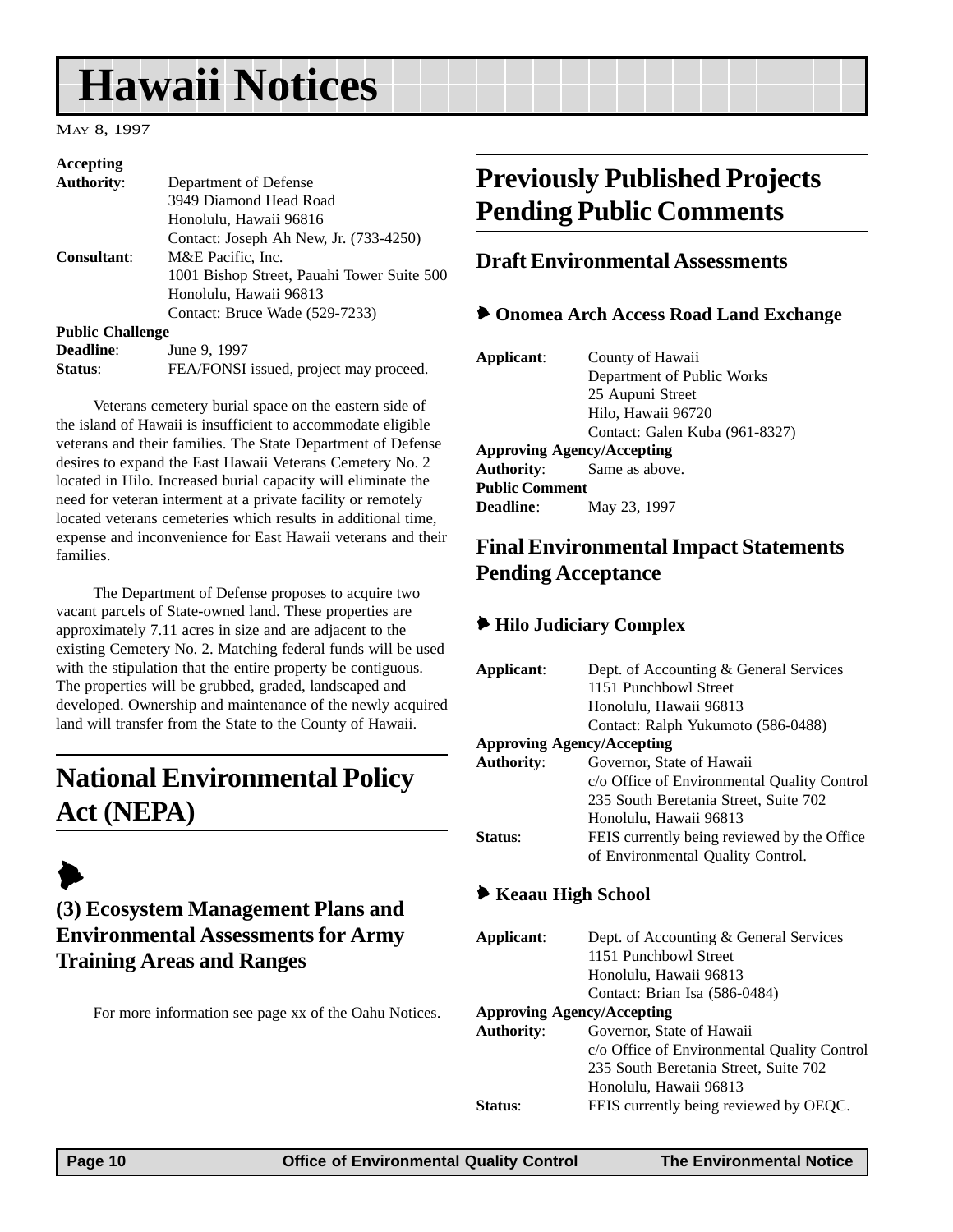## <span id="page-10-0"></span>**Final Environmental Assessments/Findings of No Significant Impacts (FONSI)**

# $\bullet$

#### **(1) Hanamaulu and Lihue Water Development Projects, Phase I**

| District:               | Lihue                                  |  |  |
|-------------------------|----------------------------------------|--|--|
| TMK:                    | $3 - 8 - 02:2$                         |  |  |
| Applicant:              | County of Kauai, Department of Water   |  |  |
|                         | P.O. Box 1706                          |  |  |
|                         | Lihue, Hawaii 96766                    |  |  |
|                         | Contact: Keith Fujimoto (245-5449)     |  |  |
| <b>Accepting</b>        |                                        |  |  |
| <b>Authority:</b>       | County of Kauai, Department of Water   |  |  |
|                         | P.O. Box 1706                          |  |  |
|                         | Lihue, Hawaii 96766                    |  |  |
|                         | Contact: Keith Fujimoto (245-5449)     |  |  |
| Consultant:             | Fukunaga and Associates, Inc.          |  |  |
|                         | 1388 Kapiolani Boulevard, 2nd Floor    |  |  |
|                         | Honolulu, Hawaii 96814                 |  |  |
|                         | Contact: Lynn Katahara (944-1821)      |  |  |
| <b>Public Challenge</b> |                                        |  |  |
| <b>Deadline:</b>        | June 9, 1997                           |  |  |
| Status:                 | FEA/FONSI issued, project may proceed. |  |  |

The County of Kauai Department of Water proposes to drill, case, and pump test two exploratory potable water wells, Pukaki Well and Hanamaulu Well No. 3, located approximately 3 miles northwest of Lihue. Growth and expansion of the Lihue service area has generated potable water demands that surpassed the capacities of the existing sources. Additionally, existing pumpage has been reduced by more than 20 percent because of the large demands and dropping well water levels. The proposed well sites are situated on Lihue Plantation Company lands that are currently used for sugar cane cultivation. The wells will be approximately 800 feet deep, and will be partially cased with 12-inch diameter steel casing. Each source may yield up to 1 million gallons per day. The estimated cost of each proposed well project is \$600,000, and construction of each project is expected to last about 6 months.

### $\bullet$ **(2) Kauai Set Aside State Land for Passive Park Use Landscaping and Expansion of Nawiliwili Park**

**3**

| District:               | Lihue                                    |  |  |
|-------------------------|------------------------------------------|--|--|
| TMK:                    | $3-2-04:9$ and 10                        |  |  |
| Applicant:              | Department of Land and Natural Resources |  |  |
|                         | P. O. Box $621$                          |  |  |
|                         | Honolulu, Hawaii 96809                   |  |  |
|                         | Contact: Gary Martin (587-0414)          |  |  |
| Accepting               |                                          |  |  |
| <b>Authority:</b>       | Department of Land and Natural Resources |  |  |
|                         | P. O. Box $621$                          |  |  |
|                         | Honolulu, Hawaii 96809                   |  |  |
|                         | Contact: Gary Martin (587-0414)          |  |  |
| <b>Public Challenge</b> |                                          |  |  |
| <b>Deadline:</b>        | June 9, 1997                             |  |  |
| Status:                 | FEA/FONSI issued, project may proceed.   |  |  |

The realignment of Waapa and Nawiliwili Roads, where they intersect, by the Department of Transportation, Highways Division resulted in a safer intersection and also several remnant parcels of State land. This action proposes to set aside six remnant parcels to the County of Kauai for passive recreational and landscaping purposes and expansion of the Nawiliwili Park. Other than picnic tables, no structural improvements are anticipated.

MAY 8, 1997

**2**

**1**

**Kauai Notices**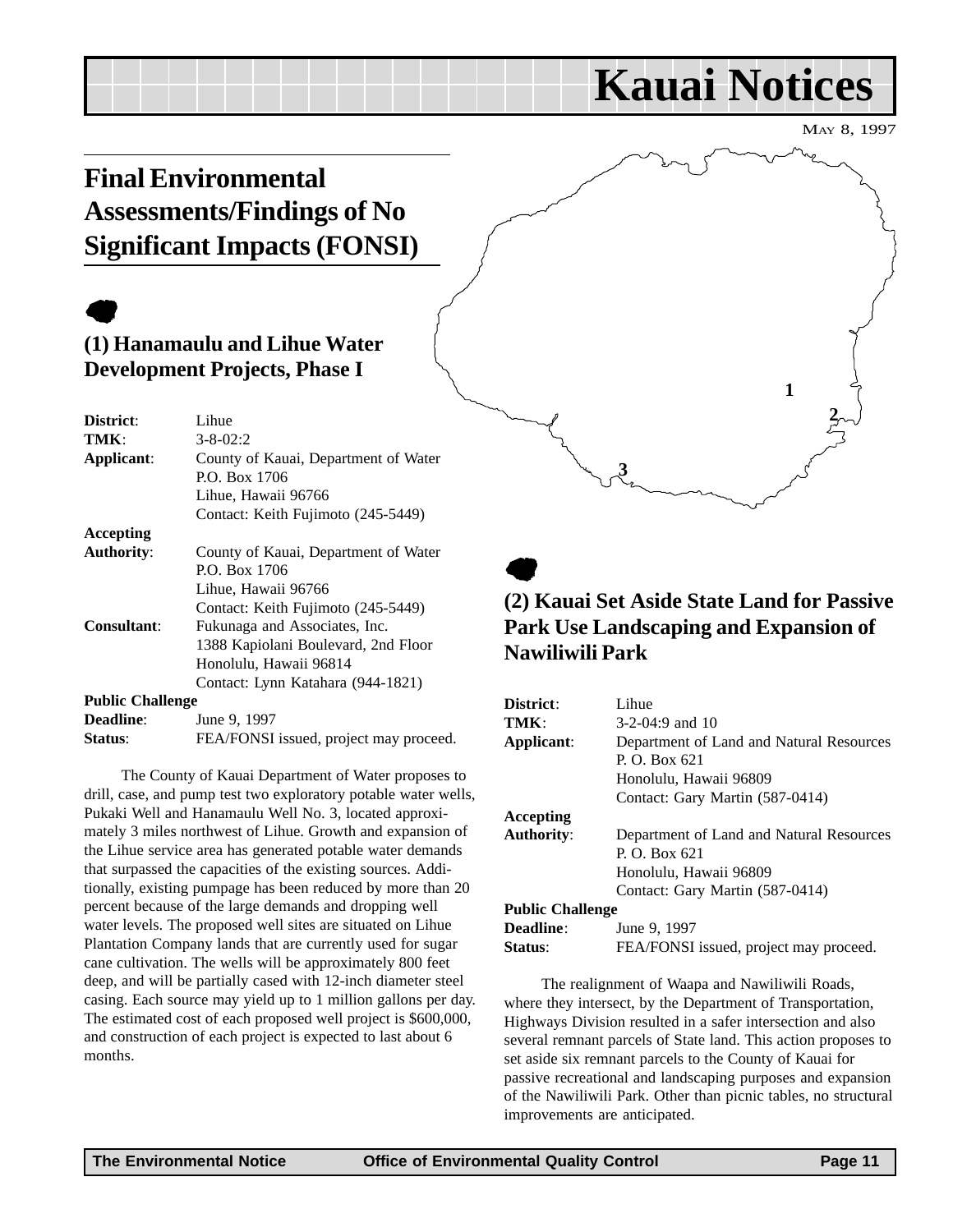# <span id="page-11-0"></span>**Kauai Notices**

MAY 8, 1997

### $\bullet$ **(3) Kauai Veterans Cemetery Phase II**

| District:               | Waimea                                     |  |  |
|-------------------------|--------------------------------------------|--|--|
| TMK:                    | $1 - 8 - 08:20$                            |  |  |
| Applicant:              | Department of Defense                      |  |  |
|                         | 3949 Diamond Head Road                     |  |  |
|                         | Honolulu, Hawaii 96816                     |  |  |
|                         | Contact: Joseph Ah New, Jr. (733-4250)     |  |  |
| Accepting               |                                            |  |  |
| <b>Authority:</b>       | Department of Defense                      |  |  |
|                         | 3949 Diamond Head Road                     |  |  |
|                         | Honolulu, Hawaii 96816                     |  |  |
|                         | Contact: Joseph Ah New, Jr. (733-4250)     |  |  |
| <b>Consultant:</b>      | M&E Pacific, Inc.                          |  |  |
|                         | 1001 Bishop Street, Pauahi Tower Suite 500 |  |  |
|                         | Honolulu, Hawaii 96813                     |  |  |
|                         | Contact: Bruce Wade (529-7233)             |  |  |
| <b>Public Challenge</b> |                                            |  |  |
| <b>Deadline:</b>        | June 9, 1997                               |  |  |
| Status:                 | FEA/FONSI issued, project may proceed.     |  |  |

Veterans cemetery burial space on the island of Kauai is insufficient to accommodate eligible veterans and their families. The State Department of Defense desires to expand the Kauai Veterans Cemetery located in Hanapepe, Hawaii. Increased burial capacity will eliminate the need for interment at a private cemetery or remotely located veterans cemetery which results in additional time, expense, and inconvenience for Kauai veterans and their families.

The State Department of Defense proposes to acquire a portion of a parcel of State-owned land. The property is 6 acres in size and is adjacent to the existing Kauai Veterans Cemetery. Matching federal funds will be used with the stipulation that the entire property be contiguous. The subject property will be grubbed, graded, landscaped and developed. Ownership and maintenance of the newly acquired land will transfer from the State to the County of Kauai.

### **Previously Published Projects Pending Public Comments**

#### **Draft Environmental Assessments**

#### 7 **Hanapepe Residence Lots, Unit I**

| Applicant:                        | Hanapepe Development, Inc.<br>c/o Mark Development, Inc.<br>3165 Waialae Avenue |  |  |  |
|-----------------------------------|---------------------------------------------------------------------------------|--|--|--|
|                                   | Honolulu, Hawaii 96816                                                          |  |  |  |
|                                   | Contact: Craig Watase (735-9099)                                                |  |  |  |
| <b>Approving Agency/Accepting</b> |                                                                                 |  |  |  |
| <b>Authority:</b>                 | Department of Hawaiian Home Lands                                               |  |  |  |
|                                   | P.O. Box 1879                                                                   |  |  |  |
|                                   | Honolulu, Hawaii 96805                                                          |  |  |  |
|                                   | Contact: Darrell Ing (586-3844)                                                 |  |  |  |
| <b>Public Comment</b>             |                                                                                 |  |  |  |
| <b>Deadline:</b>                  | May 23, 1997                                                                    |  |  |  |

#### 7 **Waialeale Summit Bog Fence Project**

| Applicant:                        | U.S. Fish & Wildlife Service        |  |  |
|-----------------------------------|-------------------------------------|--|--|
|                                   | 300 Ala Moana Boulevard, Room 3108  |  |  |
|                                   | Box 50088                           |  |  |
|                                   | Honolulu, Hawaii 96850              |  |  |
|                                   | Contact: Marie Bruegmann (541-3441) |  |  |
| <b>Approving Agency/Accepting</b> |                                     |  |  |
| <b>Authority:</b> Same as above.  |                                     |  |  |
| <b>Public Comment</b>             |                                     |  |  |
| <b>Deadline:</b>                  | May 30, 1997                        |  |  |

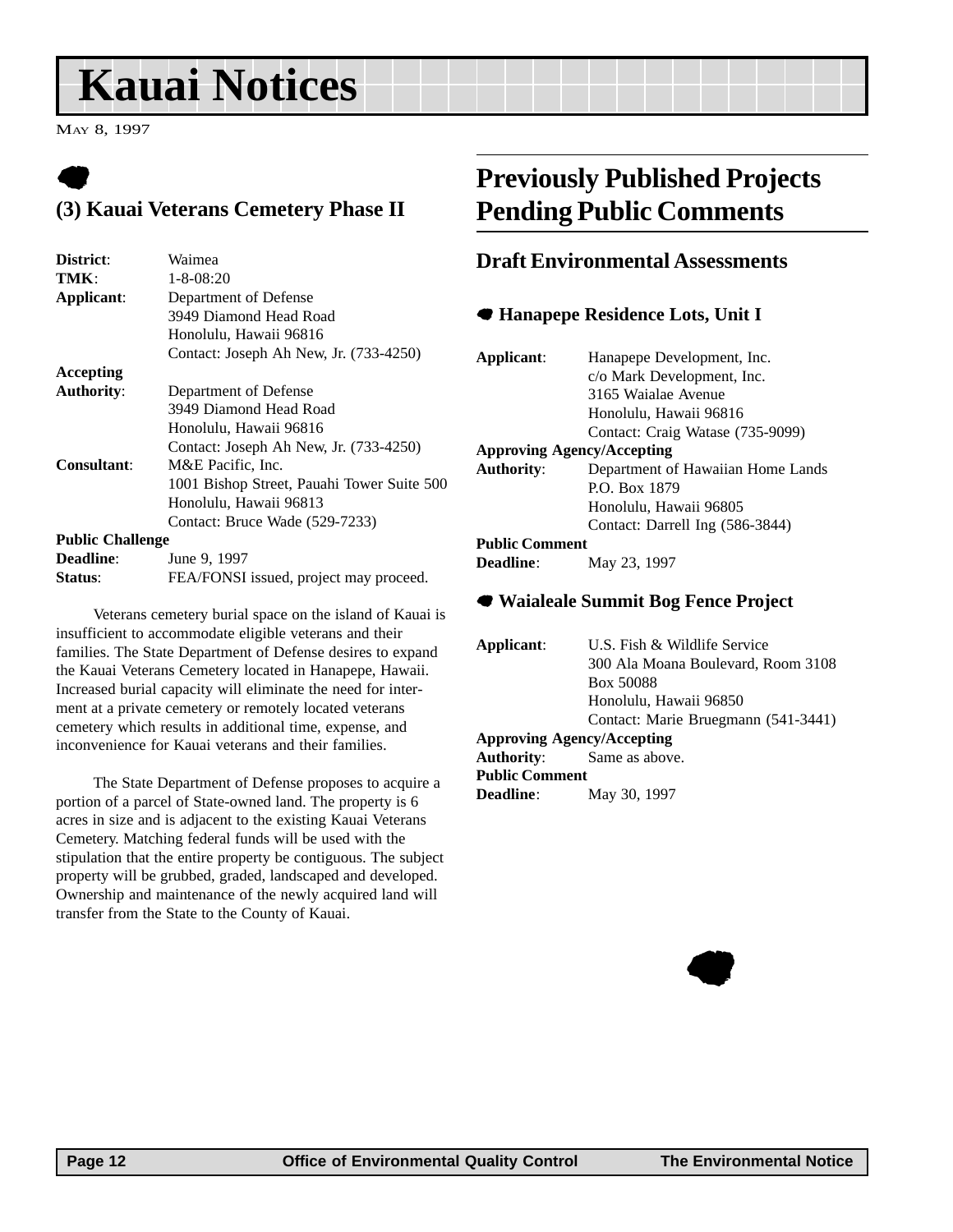# <span id="page-12-0"></span>**Shoreline Notices**

#### **Shoreline Certification Applications**

Pursuant to §13-222-12, HAR the following shoreline certification applications are available for inspection at the DLNR District Land Offices on Kauai, Hawaii and Maui and at Room 220, 1151 Punchbowl St., Honolulu, Oahu (Tel: 587-0414). All comments shall be submitted in writing to the State Land Surveyor, 1151 Punchbowl Street, Room 210, Honolulu, HI 96813 and postmarked no later than fifteen (15) calendar days from the date of the public notice of the application.

| Case<br>No.   | Date<br>Received | Location                                                                                                                                                                                                                                                                            | Applicant                                                   | Tax Map Key                       |
|---------------|------------------|-------------------------------------------------------------------------------------------------------------------------------------------------------------------------------------------------------------------------------------------------------------------------------------|-------------------------------------------------------------|-----------------------------------|
| $OA-103$      | 04/14/97         | Lot 927 of Ld Ct App 1052, Makaha, Waianae, Oahu<br>(84-245 Farrington Highway)                                                                                                                                                                                                     | Wesley Tengan for Richard Cayer                             |                                   |
| OA-613        | 04/11/97         | Lot 54, Ld Ct Cons 29 as shown on Map 7, Kaneohe,<br>Koolaupoko, Oahu (45-269A Ka Hanahou Circle)                                                                                                                                                                                   | Wesley Tengan for Jack P. Huizingh                          | 4-5-47:44                         |
| OA-626        | 04/23/97         | Lot 93, Ld Ct App 323, Pueohala, Kailua,<br>Walter Thompson for Steve Funke<br>Koolaupoko, Oahu (420-D N. Kalaheo Ave)                                                                                                                                                              |                                                             | $4 - 3 - 17:16$                   |
| OA-627        | 04/23/97         | Lot 2, Por Grant 7456 at Lualualei, Waianae, Oahu<br>Walter Thompson for Cathy Yamashiro<br>(87-833 Farrington Highway)<br>& Wayne Spencer                                                                                                                                          |                                                             | $8 - 7 - 23:41$                   |
| <b>HA-188</b> | 04/21/97         | Por of RP 4475, LCA w 7713, Ap 7 to V. Kamamalu<br>Blue Chip Corporation for Blue Chip<br>& being RP 4575, LCAw 9700, Ap 2 to<br>Corporation<br>Kaaukelemoku & RP 7041, LCAw 5799, Ap to<br>Kalawai, Keauhou 1st, N. Kona, Hawaii (78-110A,<br>78-109A, 78-107A, 78-110 Holua Road) |                                                             | $7 - 8 - 12$ : 40, 41,<br>51 & 75 |
| HA-189        | 04/18/97         | Por of Grant 1027 to Kawaa & RP 7716, LCAw 7753<br>to Kahikona at Puueopaku 1st & 2nd, S. Hilo, Hawaii<br>(Mam alahoa Highway)                                                                                                                                                      | R.M. Towill Corp for Mauna Kea<br>Agribusiness              | $2 - 7 - 03:01$                   |
| $MA-$<br>178  | 04/14/97         | Lot 45 & 46, Waiohuli-Keokea Beach Lots, 2nd<br>A & B Properties, Inc. for Francis S.<br>Series, Waiohuli & Keokea, Kihei, Wailuku, Maui<br>Haines<br>(1716 & 1718 Halama Street)                                                                                                   |                                                             | $3-9-11:4 & 5$                    |
| MO-<br>049    | 04/15/97         | Honouliwai Fishtrap, Kumini, Honouliwai, Molokai,<br>Hawaii (Halawa, Molokai)                                                                                                                                                                                                       | State of Hawaii for SOH/Dept of Land<br>& Natural Resources | $5 - 8 - 02:68$                   |
| KA-122        | 04/11/97         | Lot 54, Ld Ct App 1160 (Map 10) at Hanalei, Halelea,<br>Kau ai (4914 Weke Road)                                                                                                                                                                                                     | Wagner Engineering Services, Inc. for<br>Thomas La Cour     | $5 - 5 - 01 : 13$                 |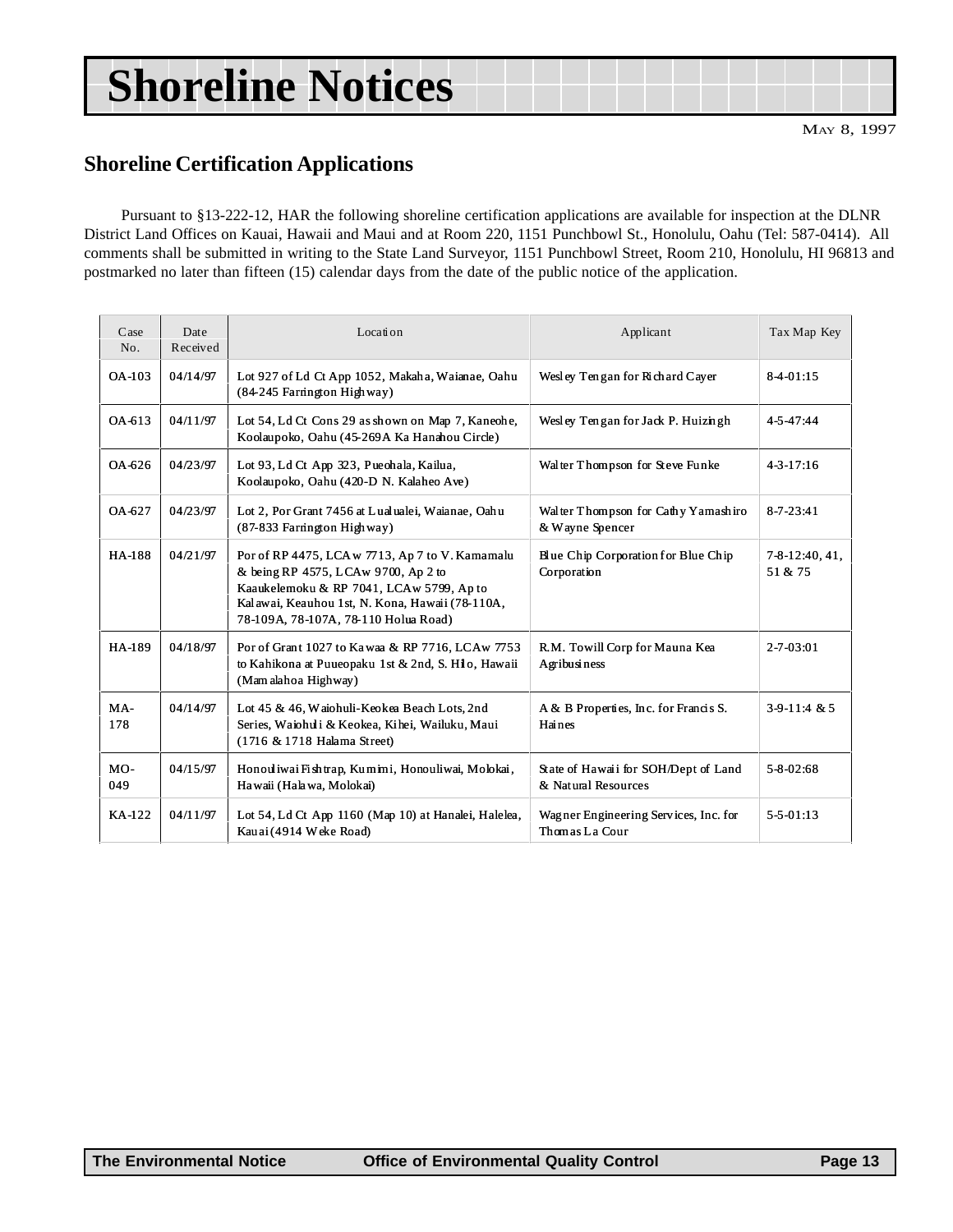# <span id="page-13-0"></span>**Shoreline Notices**

MAY 8, 1997

#### **Shoreline Certifications and Rejections**

Pursuant to §13-222-26, HAR the following shorelines have been certified or rejected by the DLNR. A person may appeal a certification or rejection to the BLNR, 1151 Punchbowl Street, Room 220, Honolulu, HI 96813, by requesting in writing a contested case hearing no later than twenty (20) calendar days from the date of public notice of certification or rejection.

|                                                                 | Branch &              | Applicant & Permit                                                                                                                                                                                                                                                                                       | <b>Project Location</b>  | <b>Pertinent</b>                 | <b>Proposed Use</b>       |
|-----------------------------------------------------------------|-----------------------|----------------------------------------------------------------------------------------------------------------------------------------------------------------------------------------------------------------------------------------------------------------------------------------------------------|--------------------------|----------------------------------|---------------------------|
|                                                                 |                       | The following is a list of some pollution control permits currently being reviewed by the State Department of Health.<br>ore information about any of the listed permits, please contact the appropriate branch or office of the Environmental Mar<br>ent Division at 919 Ala Moana Boulevard, Honolulu. |                          |                                  |                           |
| <b>Pollution Control Permits</b><br>epartment of Health Permits |                       |                                                                                                                                                                                                                                                                                                          |                          |                                  |                           |
| OA-<br>622                                                      | 04/28/97<br>Certified | Lot 906 of Ld Ct App 242, Puuloa, Ewa, Oahu (91-<br>483 Pupu Street)                                                                                                                                                                                                                                     | Wenke                    | Hawaii Land Consultants for Todd | $9 - 1 - 30:1$            |
| OA-<br>529                                                      | 04/28/97<br>Certified | Por of RP 52, LCAw 802 to A. Adams, Being also a<br>Austin, Tsutsumi & Associates, Inc. for<br>Por of Niu Beach Lots File Plan 279 at Niu<br>Arosi Hawaii, Inc.<br>Honolulu, Oahu (5603 Kalanianaole Hwy)                                                                                                |                          |                                  | $3 - 7 - 01:3,38$<br>& 39 |
| OA-<br>148                                                      | 04/28/97<br>Certified | Lot 11-B and Parcel 2, Section • A • Waialae Beach<br>Lots at Waialae-Nui, Honolulu, Oahu (4747 Kahala<br>Avenue)                                                                                                                                                                                        | $3 - 5 - 06:10 \&$<br>24 |                                  |                           |
| Case<br>No.                                                     | Date<br>Cert/Rej      | Location                                                                                                                                                                                                                                                                                                 | Tax Map Key              |                                  |                           |

# **Pollution Control Permits**

#### **Department of Health Permits**

The following is a list of some pollution control permits currently being reviewed by the State Department of Health. For more information about any of the listed permits, please contact the appropriate branch or office of the Environmental Management Division at 919 Ala Moana Boulevard, Honolulu.

| Branch &<br>Permit Type                                      | Applicant & Permit<br>Number                                             | <b>Project Location</b>                                    | <b>Pertinent</b><br><b>Dates</b> | <b>Proposed Use</b>                                                                                                                         |
|--------------------------------------------------------------|--------------------------------------------------------------------------|------------------------------------------------------------|----------------------------------|---------------------------------------------------------------------------------------------------------------------------------------------|
| Clean Air Branch (586-<br>4200), Covered Source<br>Permit    | Kapaa Generating Partners,<br>Permit # $0.32 - 0.1 - C$                  | Kapaa Landfil, 909<br>Kalanianole Highway,<br>Oahu         | Comments Due:<br>May 21, 1997    | 3.3 MW Gas Turbine                                                                                                                          |
| Clean Air Branch (586-<br>4200), Covered Source<br>Permit    | <b>BHP Petroleum Americas</b><br>Refining, Inc., Permit #0089-<br>$01-C$ | 140-A Hobron Avenue,<br>Kahului, Maui                      | Issued:<br>April 28, 1997        | Petroleum Storage Tanks and<br><b>Truck Loading Rack</b>                                                                                    |
| Clean Air Branch (586-<br>4200), Noncovered<br>Source Permit | Hawaii Electric Light<br>Company, Inc., Permit No.<br>0341-01            | Ouli Dispersed<br>Generation Site, South<br>Kohala, Hawaii | <b>NA</b>                        | 1.0 MW Diesel Engine<br>Generator                                                                                                           |
| Clean Air Branch (586-<br>4200), Noncovered<br>Source Permit | Hawaii Electric Light<br>Company, Inc., Permit No.<br>0340-01            | Panaewa Dispersed<br>Generation Site, Keaau,<br>Hawaii     | <b>NA</b>                        | 1.0 MW Diesel Engine<br>Generator                                                                                                           |
| Clean Water Branch<br>$(586-4309)$ , NPDES<br>Permit         | Quality Growers<br>Incorporated, Permit No. HI<br>0021474                | 99-1295 Wai ua Place,<br>Aiea, Oahu                        | Comments Due:<br>May 24, 1997    | Discharge bean sprout, soy bean<br>sprout, and all falls about<br>irrigation and floor wash down<br>process wastewaters to Halawa<br>Stream |